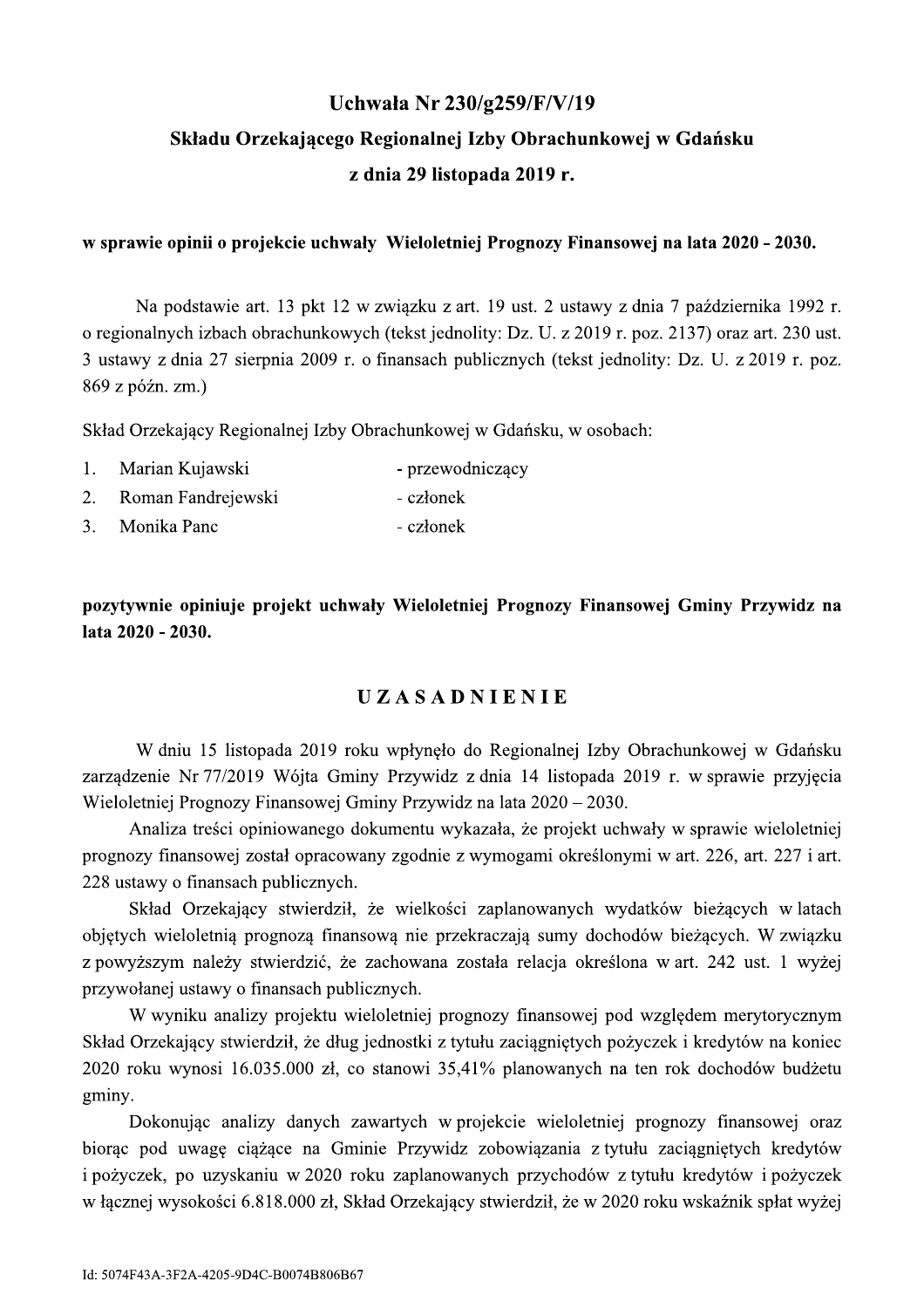wymienionych zobowiązań wyniesie 9,52%, przy dopuszczalnym wskaźniku 13,18%. Również w latach 2021 – 2030 wskaźnik planowanych wielkości spłat nie przekracza dopuszczalnych wysokości.

Wobec powyższego Skład Orzekający stwierdza, że nie zostanie przekroczony wskaźnik określony w art. 243 ustawy o finansach publicznych.

Skład Orzekający analizując objaśnienia przyjętych wielkości prognozowanych dochodów uznaje je za realnie uzasadnione. W objaśnieniach do projektu wieloletniej prognozy finansowej ujęto bowiem główne źródła ich pochodzenia, uwzględniając tendencje kształtowania się ich wielkości w oparciu o kwoty subwencji, dotacje celowe ujęte w projekcie ustawy budżetowej na 2020 rok oraz analizy wykonania dochodów w latach poprzednich.

Z uwagi na fakt, że wzrost poziomu dochodów i wydatków budżetu objętych wieloletnią prognozą finansową w kolejnych latach kształtuje się na poziomie zbliżonym do poziomu ich wzrostu w roku poprzedzającym dany rok budżetowy, Skład Orzekający stwierdza, że proponowana prognoza jest możliwa do realizacji.

Wielkości zaplanowanych rozchodów w latach 2020–2030 wynikają z harmonogramu spłat dotychczas zaciągniętych zobowiązań.

Biorac powyższe pod uwagę postanowiono jak w sentencji.

Od niniejszej uchwały Składu Orzekającego służy odwołanie do Kolegium Regionalnej Izby Obrachunkowej w Gdańsku w ciągu 14 dni od dnia jej doręczenia.

### Marian Kujawski

Przewodniczący Składu Orzekającego